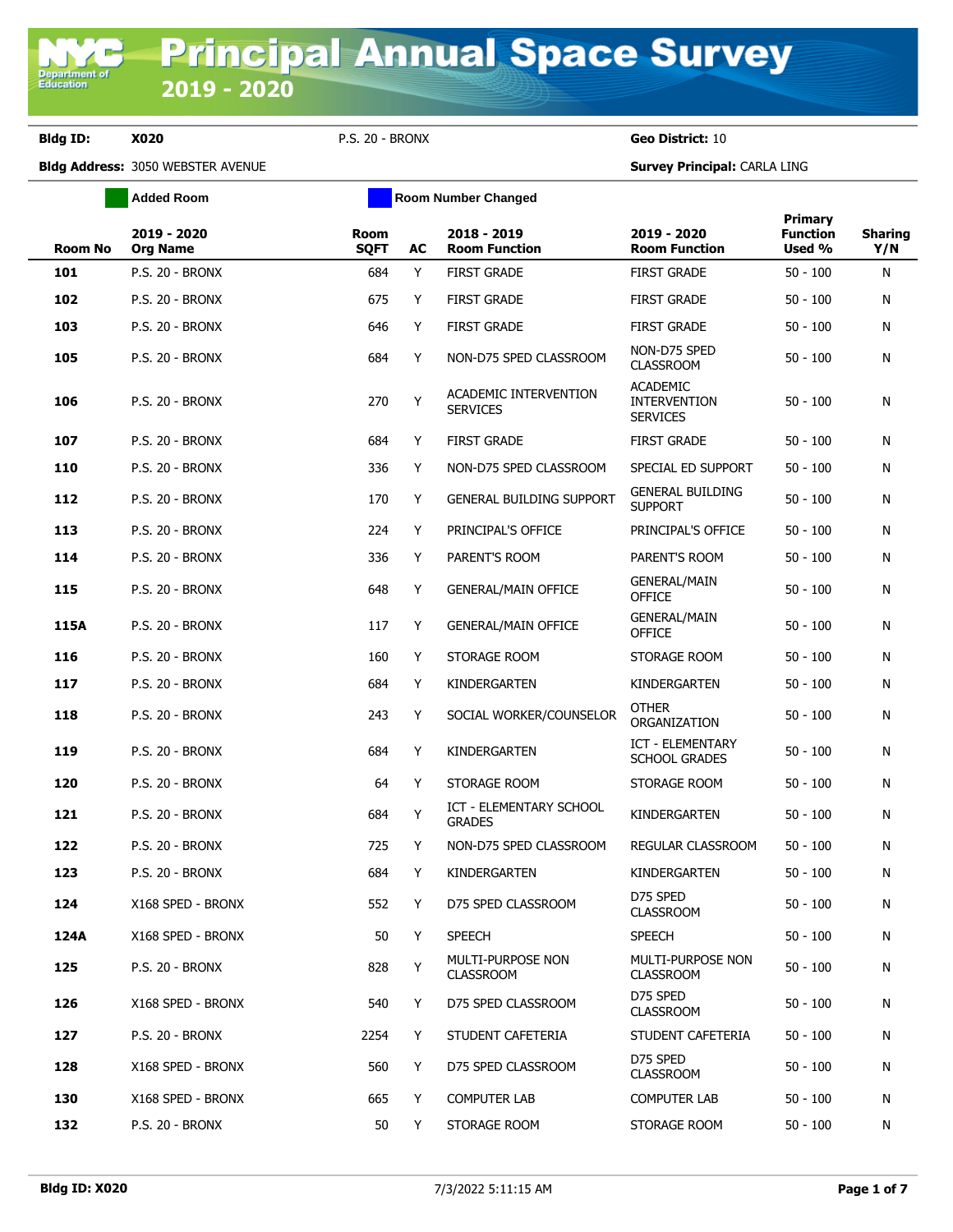**Added Room Room Room Number Changed** 

**Bldg ID: X020** P.S. 20 - BRONX **Geo District:** 10

| <b>Room No</b> | 2019 - 2020<br><b>Org Name</b> | Room<br><b>SQFT</b> | AC | 2018 - 2019<br><b>Room Function</b>      | 2019 - 2020<br><b>Room Function</b>                       | <b>Primary</b><br><b>Function</b><br>Used % | <b>Sharing</b><br>Y/N |
|----------------|--------------------------------|---------------------|----|------------------------------------------|-----------------------------------------------------------|---------------------------------------------|-----------------------|
| 133            | <b>P.S. 20 - BRONX</b>         | 792                 | Y  | <b>TEACHER'S CAFETERIA</b>               | <b>TEACHER'S</b><br><b>CAFETERIA</b>                      | $50 - 100$                                  | N                     |
| 134            | X168 SPED - BRONX              | 253                 | Y  | D75 SPED CLASSROOM                       | D75 SPED<br><b>CLASSROOM</b>                              | $50 - 100$                                  | N                     |
| 135            | <b>P.S. 20 - BRONX</b>         | 2115                | Y  | STUDENT CAFETERIA                        | STUDENT CAFETERIA                                         | $50 - 100$                                  | N                     |
| 137D           | <b>P.S. 20 - BRONX</b>         | 195                 | Y  | STORAGE ROOM                             | STORAGE ROOM                                              | $50 - 100$                                  | N                     |
| 137E           | <b>P.S. 20 - BRONX</b>         | 56                  | Y  | OTHER OFFICE                             | OTHER OFFICE                                              | $50 - 100$                                  | N                     |
| 137F           | <b>P.S. 20 - BRONX</b>         | 168                 | Y  | STORAGE ROOM                             | STORAGE ROOM                                              | $50 - 100$                                  | N                     |
| 141            | P.S. 20 - BRONX                | 55                  | Y  | <b>GENERAL BUILDING SUPPORT</b>          | <b>GENERAL BUILDING</b><br><b>SUPPORT</b>                 | $50 - 100$                                  | N                     |
| 143            | X168 SPED - BRONX              | 441                 | Y  | D75 SPED CLASSROOM                       | D75 SPED<br><b>CLASSROOM</b>                              | $50 - 100$                                  | N                     |
| 145            | X168 SPED - BRONX              | 459                 | Y  | D75 SPED CLASSROOM                       | D75 SPED<br><b>CLASSROOM</b>                              | $50 - 100$                                  | N                     |
| 147            | X168 SPED - BRONX              | 441                 | Y  | D75 SPED CLASSROOM                       | D75 SPED<br><b>CLASSROOM</b>                              | $50 - 100$                                  | N                     |
| 149            | X168 SPED - BRONX              | 378                 | Y  | D75 SPED CLASSROOM                       | D75 SPED<br><b>CLASSROOM</b>                              | $50 - 100$                                  | N                     |
| 151            | <b>P.S. 20 - BRONX</b>         | 117                 | Y  | <b>GENERAL BUILDING SUPPORT</b>          | <b>GENERAL BUILDING</b><br><b>SUPPORT</b>                 | $50 - 100$                                  | N                     |
| 153            | X168 SPED - BRONX              | 273                 | Y  | D75 SPED CLASSROOM                       | D75 SPED<br><b>CLASSROOM</b>                              | $50 - 100$                                  | N                     |
| 201            | <b>P.S. 20 - BRONX</b>         | 468                 | Υ  | ICT - ELEMENTARY SCHOOL<br><b>GRADES</b> | REGULAR CLASSROOM                                         | $50 - 100$                                  | N                     |
| 202            | P.S. 20 - BRONX                | 468                 | Y  | <b>SECOND GRADE</b>                      | <b>ICT - ELEMENTARY</b><br><b>SCHOOL GRADES</b>           | $50 - 100$                                  | N                     |
| 203            | <b>P.S. 20 - BRONX</b>         | 468                 | Y  | THIRD GRADE                              | <b>SECOND GRADE</b>                                       | $50 - 100$                                  | N                     |
| 204            | <b>P.S. 20 - BRONX</b>         | 468                 | Y  | <b>SECOND GRADE</b>                      | <b>SECOND GRADE</b>                                       | $50 - 100$                                  | N                     |
| 205            | <b>P.S. 20 - BRONX</b>         | 468                 | Y  | THIRD GRADE                              | THIRD GRADE                                               | $50 - 100$                                  | N                     |
| 206            | <b>P.S. 20 - BRONX</b>         | 504                 | Y  | <b>SECOND GRADE</b>                      | THIRD GRADE                                               | $50 - 100$                                  | N                     |
| 207            | <b>P.S. 20 - BRONX</b>         | 96                  | Y  | STORAGE ROOM                             | STORAGE ROOM                                              | $50 - 100$                                  | N                     |
| 208            | P.S. 20 - BRONX                | 380                 | Υ  | SETSS                                    | <b>SETSS</b>                                              | $50 - 100$                                  | N                     |
| 209            | <b>P.S. 20 - BRONX</b>         | 238                 | Y  | <b>SPEECH</b>                            | <b>SPEECH</b>                                             | $50 - 100$                                  | N                     |
| 210            | P.S. 20 - BRONX                | 90                  | Y  | STORAGE ROOM                             | STORAGE ROOM                                              | $50 - 100$                                  | N                     |
| 211            | P.S. 20 - BRONX                | 176                 | Y  | OTHER OFFICE                             | OTHER OFFICE                                              | $50 - 100$                                  | N                     |
| 213            | P.S. 20 - BRONX                | 308                 | Υ  | ACADEMIC INTERVENTION<br><b>SERVICES</b> | <b>ACADEMIC</b><br><b>INTERVENTION</b><br><b>SERVICES</b> | $50 - 100$                                  | N                     |
| 214            | <b>P.S. 20 - BRONX</b>         | 450                 | Y  | NURSE/MEDICAL SUITE                      | NURSE/MEDICAL<br><b>SUITE</b>                             | $50 - 100$                                  | N                     |
| 215S           | <b>P.S. 20 - BRONX</b>         | 648                 | Y  | ATTENDANCE OFFICE                        | DUPLICATING/COPY<br><b>ROOM</b>                           | $50 - 100$                                  | N                     |
| 216            | P.S. 20 - BRONX                | 99                  | Y  | STORAGE ROOM                             | STORAGE ROOM                                              | $50 - 100$                                  | N                     |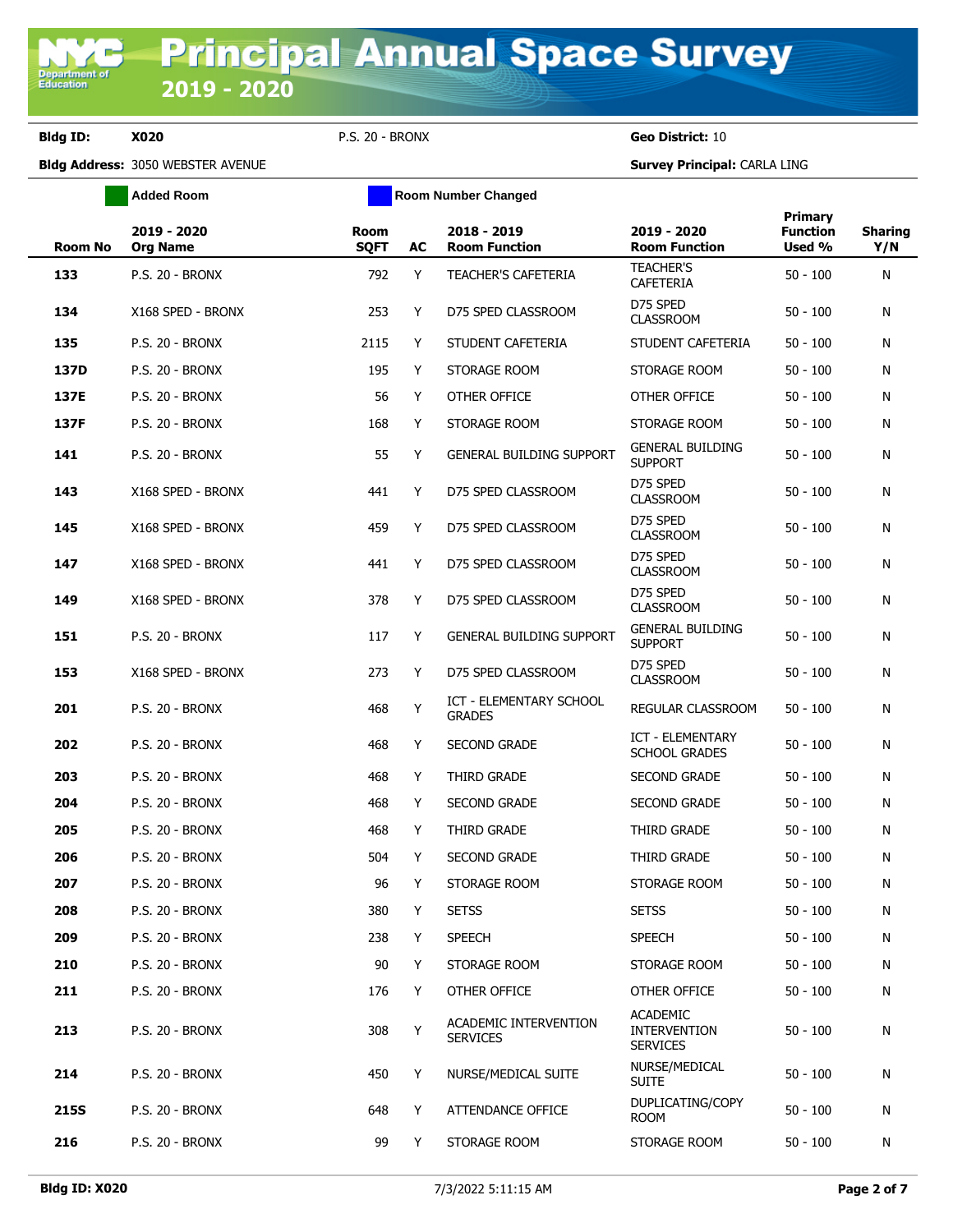**Added Room Room Room Number Changed** 

| <b>Room No</b> | 2019 - 2020<br><b>Org Name</b> | Room<br><b>SQFT</b> | AC | 2018 - 2019<br><b>Room Function</b>      | 2019 - 2020<br><b>Room Function</b>                       | <b>Primary</b><br><b>Function</b><br>Used % | <b>Sharing</b><br>Y/N |
|----------------|--------------------------------|---------------------|----|------------------------------------------|-----------------------------------------------------------|---------------------------------------------|-----------------------|
| 217            | <b>P.S. 20 - BRONX</b>         | 198                 | Y  | DUPLICATING/COPY ROOM                    | DUPLICATING/COPY<br><b>ROOM</b>                           | $50 - 100$                                  | N                     |
| 219            | <b>P.S. 20 - BRONX</b>         | 238                 | Y  | ACADEMIC INTERVENTION<br><b>SERVICES</b> | <b>ACADEMIC</b><br><b>INTERVENTION</b><br><b>SERVICES</b> | $50 - 100$                                  | N                     |
| 220            | <b>P.S. 20 - BRONX</b>         | 340                 | Y  | NON-D75 SPED CLASSROOM                   | NON-D75 SPED<br><b>CLASSROOM</b>                          | $50 - 100$                                  | N                     |
| 221            | <b>P.S. 20 - BRONX</b>         | 56                  | Y  | STORAGE ROOM                             | OTHER OFFICE                                              | $50 - 100$                                  | N                     |
| 222            | <b>P.S. 20 - BRONX</b>         | 546                 | Υ  | ICT - ELEMENTARY SCHOOL<br><b>GRADES</b> | <b>FOURTH GRADE</b>                                       | $50 - 100$                                  | N                     |
| 224            | <b>P.S. 20 - BRONX</b>         | 598                 | Y  | THIRD GRADE                              | ICT - ELEMENTARY<br><b>SCHOOL GRADES</b>                  | $50 - 100$                                  | N                     |
| 225            | <b>P.S. 20 - BRONX</b>         | 546                 | Y  | <b>MUSIC ROOM</b>                        | THIRD GRADE                                               | $50 - 100$                                  | N                     |
| 226            | <b>P.S. 20 - BRONX</b>         | 546                 | Y  | <b>FOURTH GRADE</b>                      | <b>FOURTH GRADE</b>                                       | $50 - 100$                                  | N                     |
| 227            | <b>P.S. 20 - BRONX</b>         | 441                 | Y  | <b>FOURTH GRADE</b>                      | NON-D75 SPED<br><b>CLASSROOM</b>                          | $50 - 100$                                  | N                     |
| 228A           | X168 SPED - BRONX              | 56                  | Y  | OTHER OFFICE                             | OTHER OFFICE                                              | $50 - 100$                                  | N                     |
| 228B           | X168 SPED - BRONX              | 196                 | Y  | STORAGE ROOM                             | STORAGE ROOM                                              | $50 - 100$                                  | N                     |
| 228C           | X168 SPED - BRONX              | 63                  | Y  | SOCIAL WORKER/COUNSELOR                  | <b>SOCIAL</b><br>WORKER/COUNSELOR                         | $50 - 100$                                  | N                     |
| 229            | <b>P.S. 20 - BRONX</b>         | 572                 | Y  | <b>COMPUTER LAB</b>                      | <b>COMPUTER LAB</b>                                       | $50 - 100$                                  | N                     |
| 231            | <b>P.S. 20 - BRONX</b>         | 2867                | Y  | <b>GYMNASIUM</b>                         | <b>GYMNASIUM</b>                                          | $50 - 100$                                  | N                     |
| 231A           | <b>P.S. 20 - BRONX</b>         | 152                 | Y  | OTHER OFFICE                             | OTHER OFFICE                                              | $50 - 100$                                  | N                     |
| 231C           | <b>P.S. 20 - BRONX</b>         | 114                 | Y  | STORAGE ROOM                             | STORAGE ROOM                                              | $50 - 100$                                  | N                     |
| 233            | <b>P.S. 20 - BRONX</b>         | 884                 | Y  | MUSIC ROOM                               | <b>AUXILIARY EXERCISE</b><br><b>ROOM</b>                  | $50 - 100$                                  | N                     |
| 241            | <b>P.S. 20 - BRONX</b>         | 3906                | Y  | AUDITORIUM                               | <b>AUDITORIUM</b>                                         | $50 - 100$                                  | N                     |
| 241A           | <b>P.S. 20 - BRONX</b>         | 170                 | Y  | STORAGE ROOM                             | STORAGE ROOM                                              | $50 - 100$                                  | N                     |
| 245            | X168 SPED - BRONX              | 560                 | Y  | D75 SPED CLASSROOM                       | D75 SPED<br><b>CLASSROOM</b>                              | $50 - 100$                                  | N                     |
| 247            | X168 SPED - BRONX              | 504                 |    | D75 SPED CLASSROOM                       | D75 SPED<br><b>CLASSROOM</b>                              | $50 - 100$                                  | N                     |
| 249            | X168 SPED - BRONX              | 560                 | Y  | D75 SPED CLASSROOM                       | D75 SPED<br><b>CLASSROOM</b>                              | $50 - 100$                                  | N                     |
| 251            | X168 SPED - BRONX              | 468                 | Y  | D75 SPED CLASSROOM                       | D75 SPED<br><b>CLASSROOM</b>                              | $50 - 100$                                  | N                     |
| 253            | X168 SPED - BRONX              | 105                 | Y  | STORAGE ROOM                             | STORAGE ROOM                                              | $50 - 100$                                  | N                     |
| 257A           | X168 SPED - BRONX              | 266                 | Y  | <b>GENERAL/MAIN OFFICE</b>               | <b>GENERAL/MAIN</b><br><b>OFFICE</b>                      | $50 - 100$                                  | N                     |
| 257B           | X168 SPED - BRONX              | 247                 | Y  | PRINCIPAL'S OFFICE                       | PRINCIPAL'S OFFICE                                        | $50 - 100$                                  | N                     |
| 302            | <b>P.S. 20 - BRONX</b>         | 550                 | Υ  | ICT - ELEMENTARY SCHOOL<br><b>GRADES</b> | <b>FIFTH GRADE</b>                                        | $50 - 100$                                  | N                     |
| 304            | P.S. 20 - BRONX                | 598                 | Y  | FIFTH GRADE                              | ICT - ELEMENTARY<br><b>SCHOOL GRADES</b>                  | $50 - 100$                                  | N                     |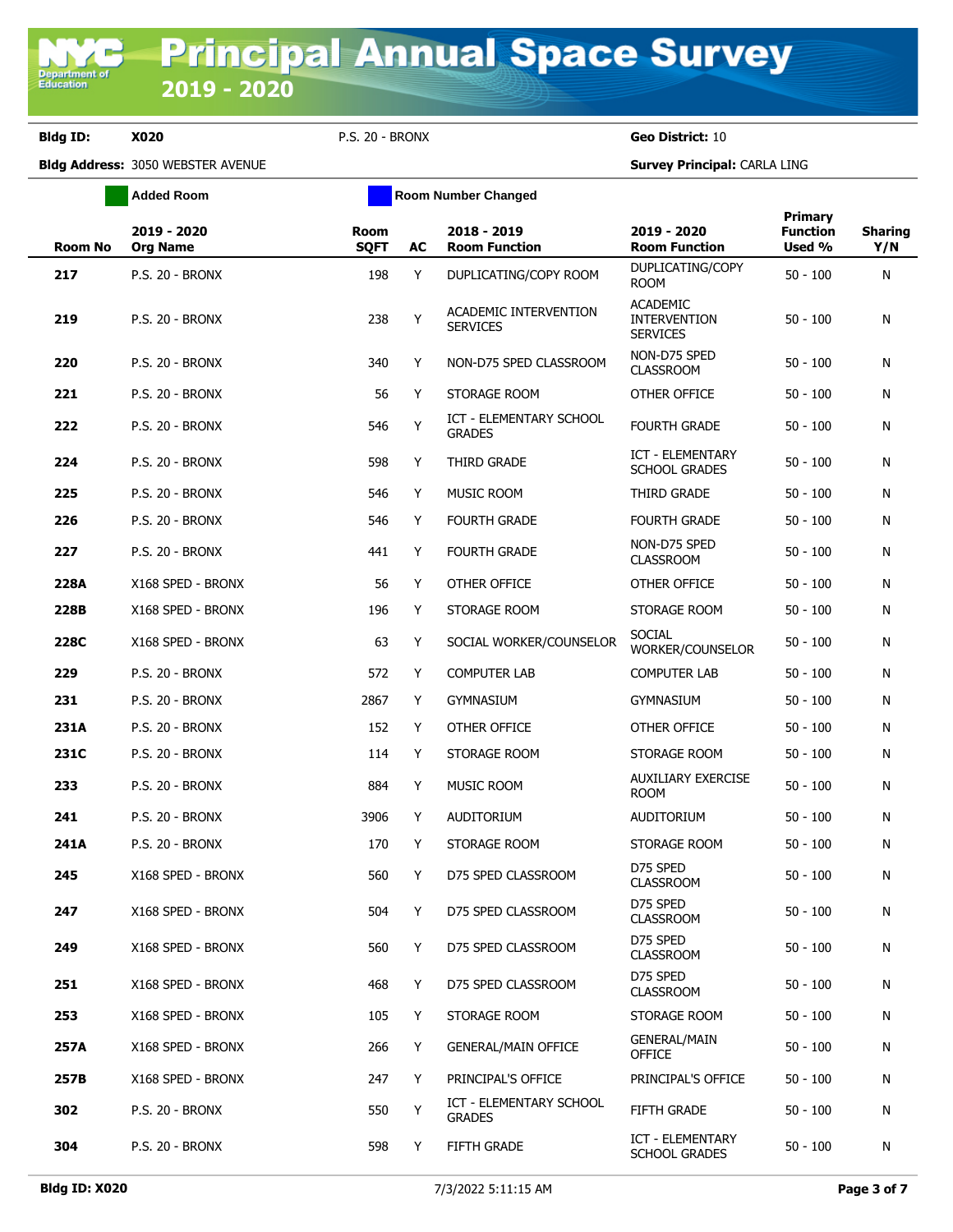|                | <b>Added Room</b>              |                            | <b>Room Number Changed</b> |                                          |                                                           |                                      |                       |
|----------------|--------------------------------|----------------------------|----------------------------|------------------------------------------|-----------------------------------------------------------|--------------------------------------|-----------------------|
| Room No        | 2019 - 2020<br><b>Org Name</b> | <b>Room</b><br><b>SQFT</b> | AC                         | 2018 - 2019<br><b>Room Function</b>      | 2019 - 2020<br><b>Room Function</b>                       | Primary<br><b>Function</b><br>Used % | <b>Sharing</b><br>Y/N |
| 305            | P.S. 20 - BRONX                | 572                        | Y                          | <b>FOURTH GRADE</b>                      | <b>FIFTH GRADE</b>                                        | $50 - 100$                           | N                     |
| 306            | <b>P.S. 20 - BRONX</b>         | 572                        | Y                          | ICT - ELEMENTARY SCHOOL<br><b>GRADES</b> | <b>ACADEMIC</b><br><b>INTERVENTION</b><br><b>SERVICES</b> | $50 - 100$                           | N                     |
| 307            | <b>P.S. 20 - BRONX</b>         | 598                        | Y                          | ICT - ELEMENTARY SCHOOL<br><b>GRADES</b> | FIFTH GRADE                                               | $50 - 100$                           | Ν                     |
| 308            | P.S. 20 - BRONX                | 380                        | Y                          | NON-D75 SPED CLASSROOM                   | NON-D75 SPED<br><b>CLASSROOM</b>                          | $50 - 100$                           | Ν                     |
| 309            | <b>P.S. 20 - BRONX</b>         | 572                        | Y                          | NON-D75 SPED CLASSROOM                   | NON-D75 SPED<br><b>CLASSROOM</b>                          | $50 - 100$                           | N                     |
| 310            | <b>P.S. 20 - BRONX</b>         | 90                         | Y                          | STORAGE ROOM                             | STORAGE ROOM                                              | $50 - 100$                           | N                     |
| 313            | <b>P.S. 20 - BRONX</b>         | 260                        | Y                          | NON-D75 SPED CLASSROOM                   | <b>ACADEMIC</b><br><b>INTERVENTION</b><br><b>SERVICES</b> | $50 - 100$                           | N                     |
| 313A           | <b>P.S. 20 - BRONX</b>         | 84                         | Y                          | STORAGE ROOM                             | STORAGE ROOM                                              | $50 - 100$                           | Ν                     |
| <b>315AGH</b>  | <b>P.S. 20 - BRONX</b>         | 420                        | Y                          | SOCIAL WORKER/COUNSELOR                  | <b>SOCIAL</b><br>WORKER/COUNSELOR                         | $50 - 100$                           | Ν                     |
| <b>315CDEF</b> | <b>P.S. 20 - BRONX</b>         | 350                        | Y                          | <b>SBST</b>                              | <b>SBST</b>                                               | $50 - 100$                           | N                     |
| 315I           | <b>P.S. 20 - BRONX</b>         | 182                        | Y                          | OTHER OFFICE                             | OTHER OFFICE                                              | $50 - 100$                           | N                     |
| 315KJ          | <b>P.S. 20 - BRONX</b>         | 320                        | Y                          | OTHER OFFICE                             | OTHER OFFICE                                              | $50 - 100$                           | N                     |
| 318            | <b>P.S. 20 - BRONX</b>         | 380                        | Y                          | ACADEMIC INTERVENTION<br><b>SERVICES</b> | NON-D75 SPED<br><b>CLASSROOM</b>                          | $50 - 100$                           | N                     |
| 318A           | <b>P.S. 20 - BRONX</b>         | 90                         | Y                          | STORAGE ROOM                             | STORAGE ROOM                                              | $50 - 100$                           | Ν                     |
| 319            | <b>P.S. 20 - BRONX</b>         | 320                        | Y                          | <b>GUIDANCE OFFICE</b>                   | <b>SOCIAL</b><br>WORKER/COUNSELOR                         | $50 - 100$                           | N                     |
| 319A           | <b>P.S. 20 - BRONX</b>         | 84                         | Y                          | STORAGE ROOM                             | STORAGE ROOM                                              | $50 - 100$                           | Ν                     |
| 320            | <b>P.S. 20 - BRONX</b>         | 520                        | Y                          | ICT - MIDDLE SCHOOL GRADES               | ICT - ELEMENTARY<br><b>SCHOOL GRADES</b>                  | $50 - 100$                           | N                     |
| 322            | <b>P.S. 20 - BRONX</b>         | 598                        | Υ                          | REGULAR CLASSROOM - MS<br><b>GRADES</b>  | <b>FIFTH GRADE</b>                                        | $50 - 100$                           | N                     |
| 323            | P.S. 20 - BRONX                | 572                        | Y.                         | ICT - MIDDLE SCHOOL GRADES               | <b>REGULAR CLASSROOM</b><br>- MS GRADES                   | $50 - 100$                           | N                     |
| 324            | <b>P.S. 20 - BRONX</b>         | 572                        | Y                          | REGULAR CLASSROOM - MS<br><b>GRADES</b>  | REGULAR CLASSROOM<br>- MS GRADES                          | $50 - 100$                           | Ν                     |
| 325            | P.S. 20 - BRONX                | 598                        | Y                          | REGULAR CLASSROOM - MS<br><b>GRADES</b>  | REGULAR CLASSROOM<br>- MS GRADES                          | $50 - 100$                           | N                     |
| 327            | P.S. 20 - BRONX                | 598                        | Y                          | REGULAR CLASSROOM - MS<br><b>GRADES</b>  | REGULAR CLASSROOM<br>- MS GRADES                          | $50 - 100$                           | N                     |
| 402            | P.S. 20 - BRONX                | 945                        | Y                          | ART ROOM                                 | ART ROOM                                                  | $50 - 100$                           | N                     |
| 402A           | P.S. 20 - BRONX                | 126                        | Y                          | STORAGE ROOM                             | STORAGE ROOM                                              | $50 - 100$                           | N                     |
| 404            | <b>P.S. 20 - BRONX</b>         | 621                        | Y                          | REGULAR CLASSROOM - MS<br><b>GRADES</b>  | REGULAR CLASSROOM<br>- MS GRADES                          | $50 - 100$                           | Ν                     |
| 404A           | <b>P.S. 20 - BRONX</b>         | 112                        | Y                          | STORAGE ROOM                             | STORAGE ROOM                                              | $50 - 100$                           | N                     |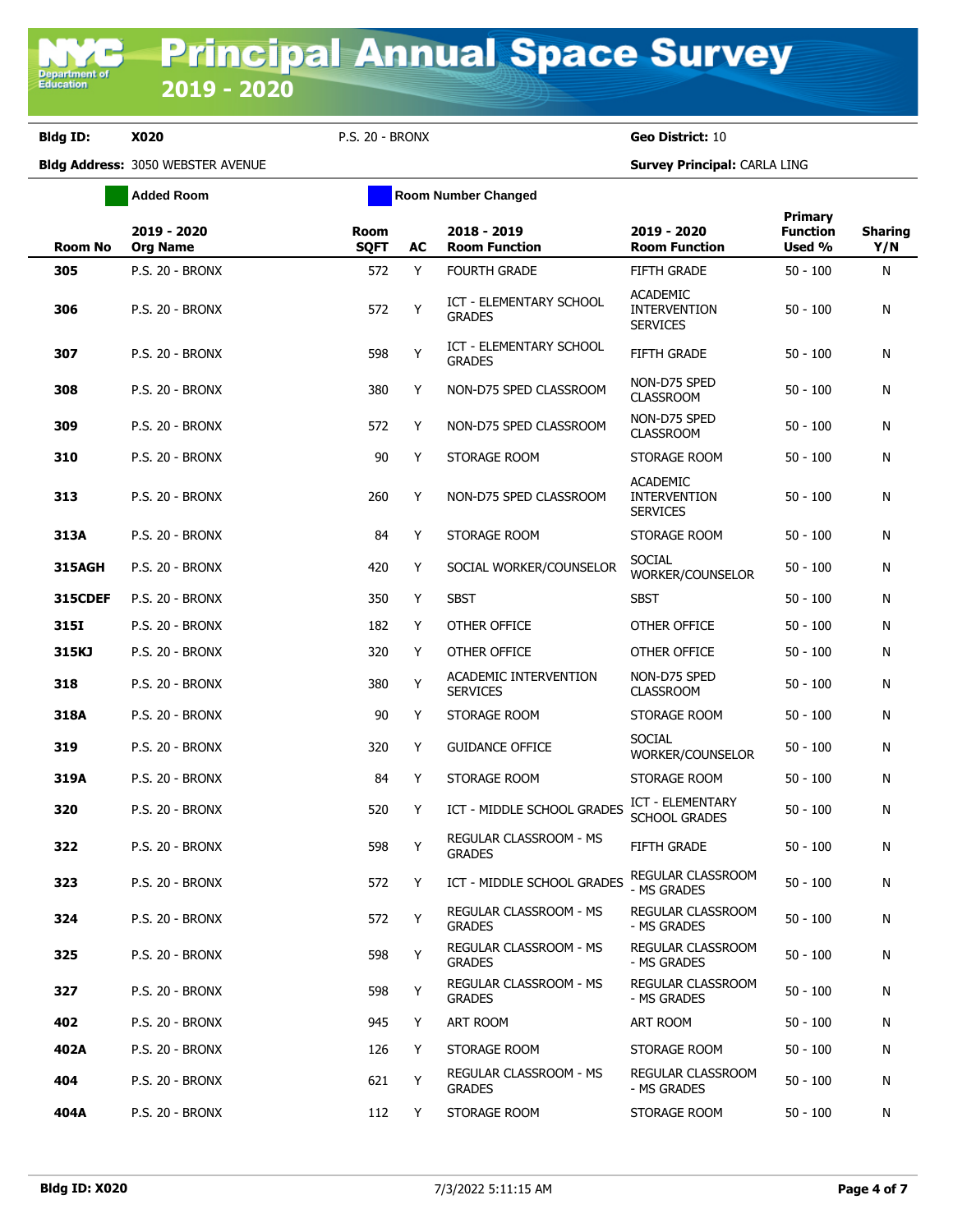**Added Room Room Room Number Changed** 

| <b>Room No</b> | 2019 - 2020<br><b>Org Name</b> | Room<br><b>SQFT</b> | AC | 2018 - 2019<br><b>Room Function</b>     | 2019 - 2020<br><b>Room Function</b>                       | <b>Primary</b><br><b>Function</b><br>Used % | <b>Sharing</b><br>Y/N |
|----------------|--------------------------------|---------------------|----|-----------------------------------------|-----------------------------------------------------------|---------------------------------------------|-----------------------|
| 405            | <b>P.S. 20 - BRONX</b>         | 594                 | Y  | REGULAR CLASSROOM - MS<br><b>GRADES</b> | <b>ACADEMIC</b><br><b>INTERVENTION</b><br><b>SERVICES</b> | $50 - 100$                                  | N                     |
| 406            | P.S. 20 - BRONX                | 621                 | Y  | NON-D75 SPED CLASSROOM                  | <b>REGULAR CLASSROOM</b><br>- MS GRADES                   | $50 - 100$                                  | N                     |
| 407            | <b>P.S. 20 - BRONX</b>         | 594                 | Y  | REGULAR CLASSROOM - MS<br><b>GRADES</b> | D75 SPED<br><b>CLASSROOM</b>                              | $50 - 100$                                  | N                     |
| 408            | <b>P.S. 20 - BRONX</b>         | 594                 | Y  | REGULAR CLASSROOM - MS<br><b>GRADES</b> | <b>ACADEMIC</b><br><b>INTERVENTION</b><br><b>SERVICES</b> | $50 - 100$                                  | N                     |
| 409            | <b>P.S. 20 - BRONX</b>         | 594                 | Y  | NON-D75 SPED CLASSROOM                  | REGULAR CLASSROOM<br>- MS GRADES                          | $50 - 100$                                  | N                     |
| 410            | <b>P.S. 20 - BRONX</b>         | 621                 | Y  | <b>SCIENCE LAB</b>                      | REGULAR CLASSROOM<br>- MS GRADES                          | $50 - 100$                                  | N                     |
| 412            | <b>P.S. 20 - BRONX</b>         | 875                 | Y  | <b>SCIENCE LAB</b>                      | REGULAR CLASSROOM<br>- MS GRADES                          | $50 - 100$                                  | N                     |
| 412A           | <b>P.S. 20 - BRONX</b>         | 135                 | Y  | STORAGE ROOM                            | STORAGE ROOM                                              | $50 - 100$                                  | N                     |
| 413            | <b>P.S. 20 - BRONX</b>         | 322                 | Y  | <b>DEAN'S OFFICE</b>                    | <b>DEAN'S OFFICE</b>                                      | $50 - 100$                                  | N                     |
| 414A           | <b>P.S. 20 - BRONX</b>         | 120                 | Y  | STORAGE ROOM                            | STORAGE ROOM                                              | $50 - 100$                                  | N                     |
| 415            | <b>P.S. 20 - BRONX</b>         | 1508                | Y  | <b>LIBRARY</b>                          | <b>LIBRARY</b>                                            | $50 - 100$                                  | N                     |
| 415A           | P.S. 20 - BRONX                | 104                 | Y  | STORAGE ROOM                            | STORAGE ROOM                                              | $50 - 100$                                  | N                     |
| 419            | <b>P.S. 20 - BRONX</b>         | 308                 | Y  | AP'S OFFICE                             | AP'S OFFICE                                               | $50 - 100$                                  | N                     |
| 423            | <b>P.S. 20 - BRONX</b>         | 594                 | Υ  | REGULAR CLASSROOM - MS<br><b>GRADES</b> | REGULAR CLASSROOM<br>- MS GRADES                          | $50 - 100$                                  | N                     |
| 425            | <b>P.S. 20 - BRONX</b>         | 594                 | Y  | REGULAR CLASSROOM - MS<br><b>GRADES</b> | REGULAR CLASSROOM<br>- MS GRADES                          | $50 - 100$                                  | N                     |
| 427            | <b>P.S. 20 - BRONX</b>         | 594                 | Y  | REGULAR CLASSROOM - MS<br><b>GRADES</b> | <b>ACADEMIC</b><br><b>INTERVENTION</b><br><b>SERVICES</b> | $50 - 100$                                  | N                     |
| <b>B11</b>     | P.S. 20 - BRONX                | 96                  | Y  | <b>GENERAL BUILDING SUPPORT</b>         | <b>GENERAL BUILDING</b><br><b>SUPPORT</b>                 | $50 - 100$                                  | N                     |
| <b>B13A</b>    | <b>P.S. 20 - BRONX</b>         | 320                 | Y  | <b>GENERAL BUILDING SUPPORT</b>         | <b>GENERAL BUILDING</b><br><b>SUPPORT</b>                 | $50 - 100$                                  | N                     |
| <b>B13-BR</b>  | P.S. 20 - BRONX                | 391                 | Y  | <b>GENERAL BUILDING SUPPORT</b>         | <b>GENERAL BUILDING</b><br><b>SUPPORT</b>                 | $50 - 100$                                  | N                     |
| <b>B15</b>     | <b>P.S. 20 - BRONX</b>         | 494                 | Y  | <b>GENERAL BUILDING SUPPORT</b>         | <b>GENERAL BUILDING</b><br><b>SUPPORT</b>                 | $50 - 100$                                  | N                     |
| <b>B3</b>      | <b>P.S. 20 - BRONX</b>         | 288                 | Y  | STORAGE ROOM                            | STORAGE ROOM                                              | $50 - 100$                                  | N                     |
| B3A            | P.S. 20 - BRONX                | 414                 | Y  | STORAGE ROOM                            | STORAGE ROOM                                              | $50 - 100$                                  | N                     |
| <b>B5</b>      | <b>P.S. 20 - BRONX</b>         | 936                 | Y  | <b>GENERAL BUILDING SUPPORT</b>         | <b>GENERAL BUILDING</b><br><b>SUPPORT</b>                 | $50 - 100$                                  | N                     |
| В7             | <b>P.S. 20 - BRONX</b>         | 96                  | Y  | <b>GENERAL BUILDING SUPPORT</b>         | <b>GENERAL BUILDING</b><br><b>SUPPORT</b>                 | $50 - 100$                                  | N                     |
| <b>B9</b>      | <b>P.S. 20 - BRONX</b>         | 96                  | Y  | <b>GENERAL BUILDING SUPPORT</b>         | <b>GENERAL BUILDING</b><br><b>SUPPORT</b>                 | $50 - 100$                                  | N                     |
| KIT            | P.S. 20 - BRONX                | 1760                | Y  | <b>KITCHEN</b>                          | <b>KITCHEN</b>                                            | $50 - 100$                                  | N                     |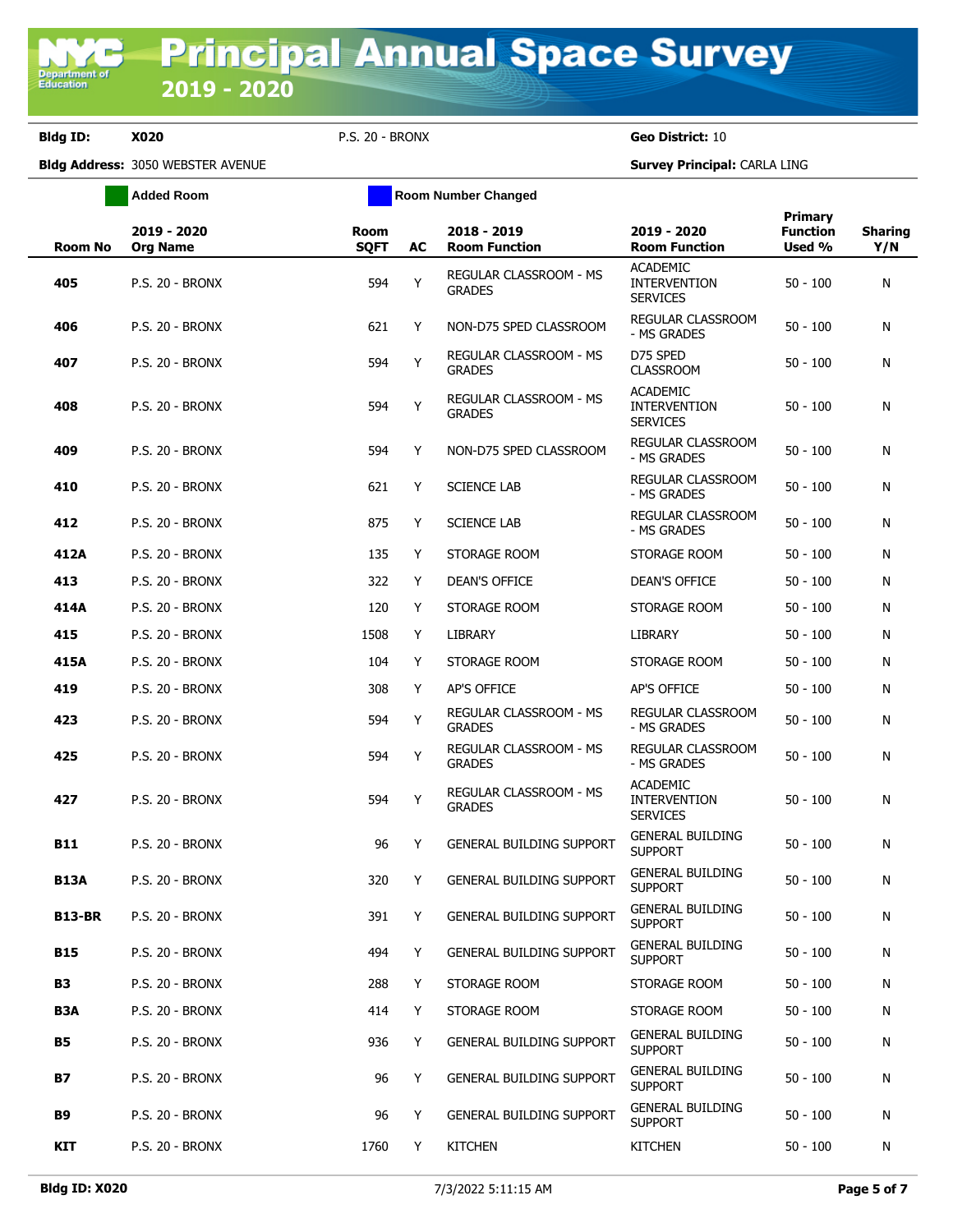**Department o**<br>Education

|                     | <b>Added Room</b>                                                                                                                                                                            |                            |    | <b>Room Number Changed</b>            |                                           |                                             |                       |
|---------------------|----------------------------------------------------------------------------------------------------------------------------------------------------------------------------------------------|----------------------------|----|---------------------------------------|-------------------------------------------|---------------------------------------------|-----------------------|
| <b>Room No</b>      | 2019 - 2020<br><b>Org Name</b>                                                                                                                                                               | <b>Room</b><br><b>SQFT</b> | AC | $2018 - 2019$<br><b>Room Function</b> | 2019 - 2020<br><b>Room Function</b>       | <b>Primary</b><br><b>Function</b><br>Used % | <b>Sharing</b><br>Y/N |
| M5-MR               | <b>P.S. 20 - BRONX</b>                                                                                                                                                                       | 1656                       |    | <b>GENERAL BUILDING SUPPORT</b>       | <b>GENERAL BUILDING</b><br><b>SUPPORT</b> | $50 - 100$                                  | N                     |
| M6                  | <b>P.S. 20 - BRONX</b>                                                                                                                                                                       | 2697                       | Y  | <b>GENERAL BUILDING SUPPORT</b>       | <b>GENERAL BUILDING</b><br><b>SUPPORT</b> | $50 - 100$                                  | N                     |
| PH1-MR              | <b>P.S. 20 - BRONX</b>                                                                                                                                                                       | 6555                       | Y  | <b>GENERAL BUILDING SUPPORT</b>       | <b>GENERAL BUILDING</b><br><b>SUPPORT</b> | $50 - 100$                                  | N                     |
| PH <sub>2</sub> -MR | <b>P.S. 20 - BRONX</b>                                                                                                                                                                       | 2544                       | Y  | <b>GENERAL BUILDING SUPPORT</b>       | <b>GENERAL BUILDING</b><br><b>SUPPORT</b> | $50 - 100$                                  | N                     |
| PH3-MR              | <b>P.S. 20 - BRONX</b>                                                                                                                                                                       | 6417                       |    | <b>GENERAL BUILDING SUPPORT</b>       | <b>GENERAL BUILDING</b><br><b>SUPPORT</b> | $50 - 100$                                  | N                     |
| PH4-MR              | <b>P.S. 20 - BRONX</b>                                                                                                                                                                       | 1856                       |    | <b>GENERAL BUILDING SUPPORT</b>       | <b>GENERAL BUILDING</b><br><b>SUPPORT</b> | $50 - 100$                                  | N                     |
|                     | How many hallway bathrooms for students are there in your building?                                                                                                                          |                            |    |                                       |                                           | 32                                          |                       |
|                     | Are any of the student bathrooms being shared by multiple schools?                                                                                                                           |                            |    |                                       |                                           | N                                           |                       |
|                     | Are all the student bathrooms open throughout the day?                                                                                                                                       | Y                          |    |                                       |                                           |                                             |                       |
|                     | Please identify the number of non-instructional spaces, not reported above, being used for<br>instructional purposes, academic intervention services, or therapeutic or counseling services: | 0                          |    |                                       |                                           |                                             |                       |
|                     | Are any of those non-instructional spaces being shared?                                                                                                                                      | N                          |    |                                       |                                           |                                             |                       |